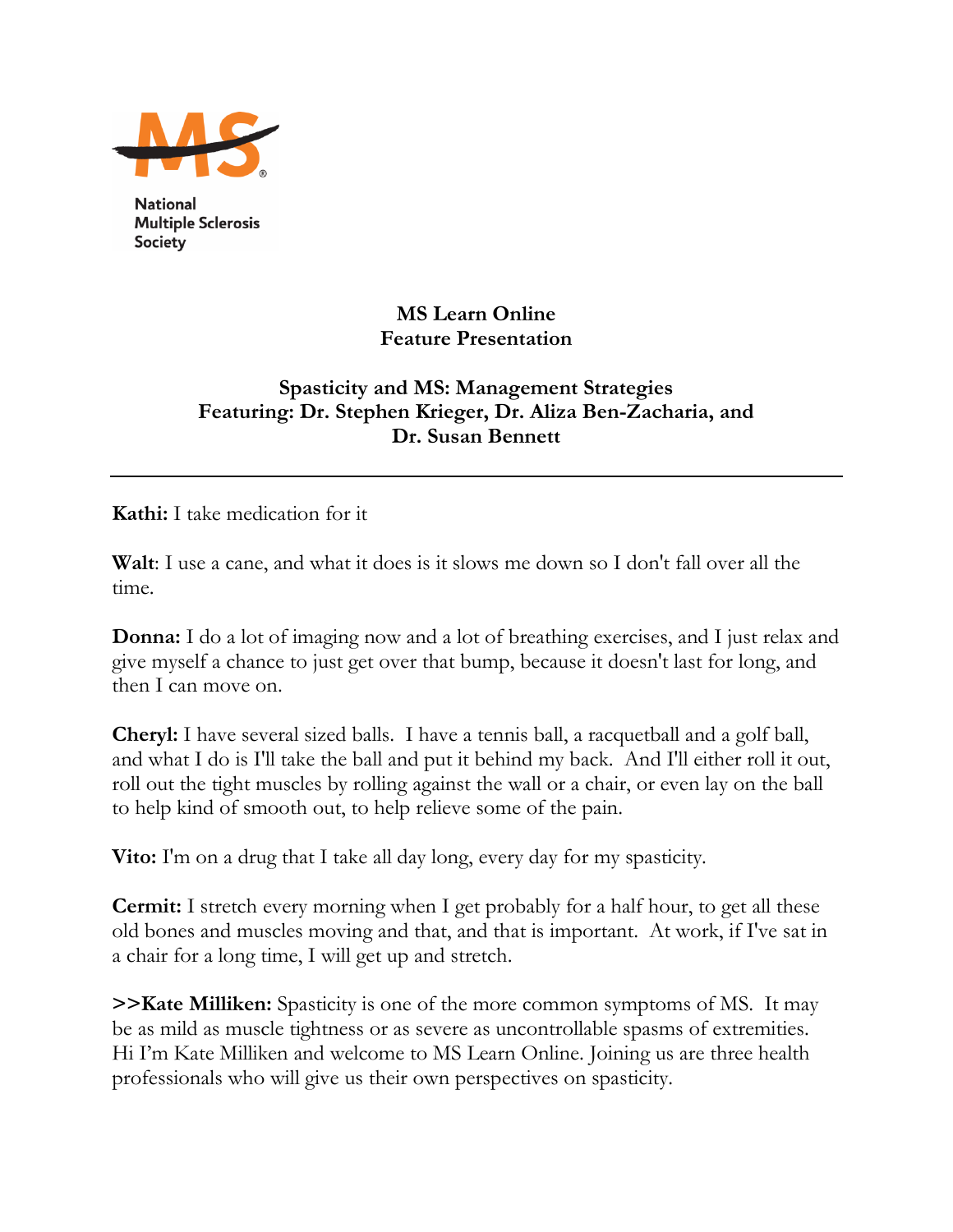Dr. Stephen Krieger is coming to us from New York City where he is a neurologist at the Corinne Goldsmith Dickinson Center for MS. He is also an assistant professor at Mt. Sinai Medical Center.

Dr. Susan Bennett is a physical therapist and clinical associate professor at the University of Buffalo.

Dr. Aliza Ben-Zacharia is a Nurse Practitioner at the Corinne Goldsmith Dickinson Center for MS at Mt. Sinai Medical Center in New York.

Welcome to MS Learn Online. Let's turn to Dr. Krieger, are there medications that may help manage it?

**>>Dr. Stephen Krieger:** There are. Spasticity is a symptom in MS that is amenable to treatment. There are a number of oral medicines that can be useful to help relax the muscles. There are manipulations and maneuvers that can help to stretch out the muscles and relax them through physical therapy and stretching regimens. And then there are even more aggressive things that can be done to address spasticity, such as injection medications or even intrathecal pumps of medications placed into the spine.

**>>Kate Milliken:** Nurse Practitioner Ben-Zacharia?

**>>Dr. Aliza Ben-Zacharia:** The medication that we use for stiffness are a few. There are some oral medications. There are some injectable medication, and there is even a pump to use. The oral medications are either baclofen, tizanidine. Their mode of action is relaxing the muscle and allowing the patient to move easier.

So that we've seen it to be very effective. However, many patients cannot tolerate these medication because they cause sedation and weakness, the paradox. You want to relax the spasticity and the stiffness and you become weak and so lethargic throughout the day and sleepy that it's really not doing the trick. So, some patients cannot tolerate.

In those cases, we try sometimes combination of these two drugs, or sometimes even combine it with gabapentin, and the name is Neurontin, to see if we can do it with oral medication. If that is not doing the trick, we sometimes discuss with patients injections, like Botox injections, and that goes directly into the muscle. This is something new method that we use in MS. We haven't used it in the past. I'm learning as I go along to see if it helps some patients. Again, exciting to see more and more medication.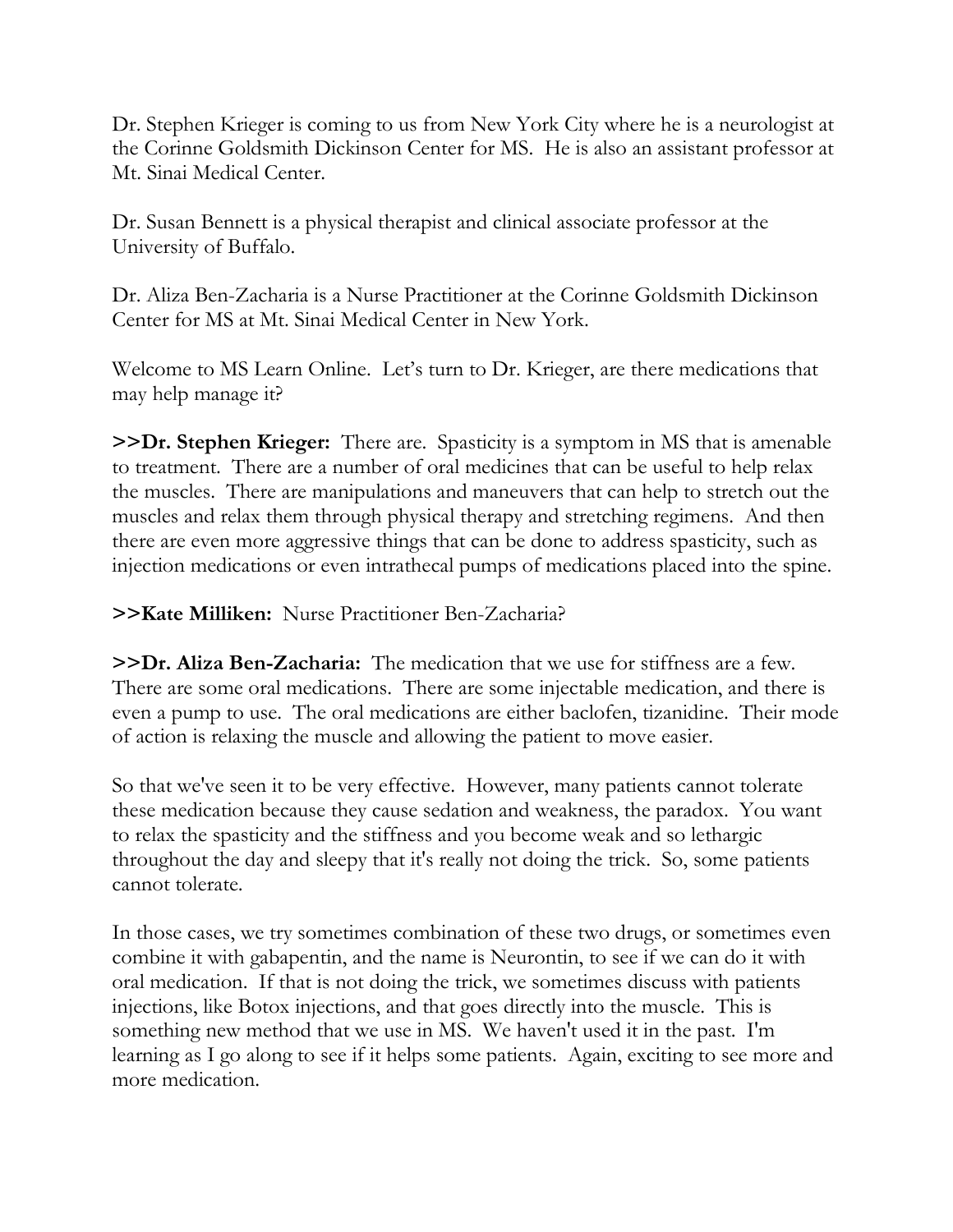Another extreme method to control spasticity in MS is being done by a baclofen pump. It's a pump that is inserted in the abdomen and you have a tube that goes directly to the spinal cord. And you get the medication directly going underneath the cord, so you get the effect. Usually it's for lower extremity spasticity for legs. It doesn't affect the arms most of the time because it's low in the spinal track.

**>>Kate Milliken:** How about the role of rehab in managing spasticity? Is that something you recommend?

**>>Aliza Ben-Zacharia:** Always. I think rehabilitation is critical in managing spasticity. Important to refer patient not only to physical therapy, to occupational therapy, because you want to promote range of motion of your uppers, lower extremity, stretching exercise, how to walk safely. Make sure that you go over all these with your therapist.

**>> Kate Milliken:** Dr. Bennett what are your thoughts on this?

**>>Dr. Susan Bennett:** Management can be something as simple as aggressive stretching, identifying the muscles that are spastic, get the individual into a routine stretching program. And we really recommend stretching at least two to three times a day. But there are simple exercises, simple stretches you can do at work, you can do at home, you can do just about anywhere.

That calf muscle is one of the muscles that really becomes a factor. But if you think about the runner's stretch, when you see somebody run and then they lean against a tree or a building and one leg is back and the other leg is forward, and they learn forward with their hips, that's one of the effective muscles in managing this calf muscle that gets spastic.

So, I teach people how to stretch at work. I say when you're at your desk, here are some things that you can do, or go into the restroom. Here are some other things that you can do. It just takes you two to three minutes to stretch and get those muscles to relax. The stretching and then addition strengthening the muscles, the opposing muscles that are weak. That's the key to management.

**>>Kate Milliken:** So, outside of stretching, teaching the stretching exercises to patients, what else do you do in rehab to manage those types of symptoms?

**>>Dr. Susan Bennett:** In spasticity, when we can't manage it enough, and I'll say one other thing that we would offer, and this was kind of an interesting find. If you think about it, if a muscle was spastic and it's contracting all the time, it doesn't get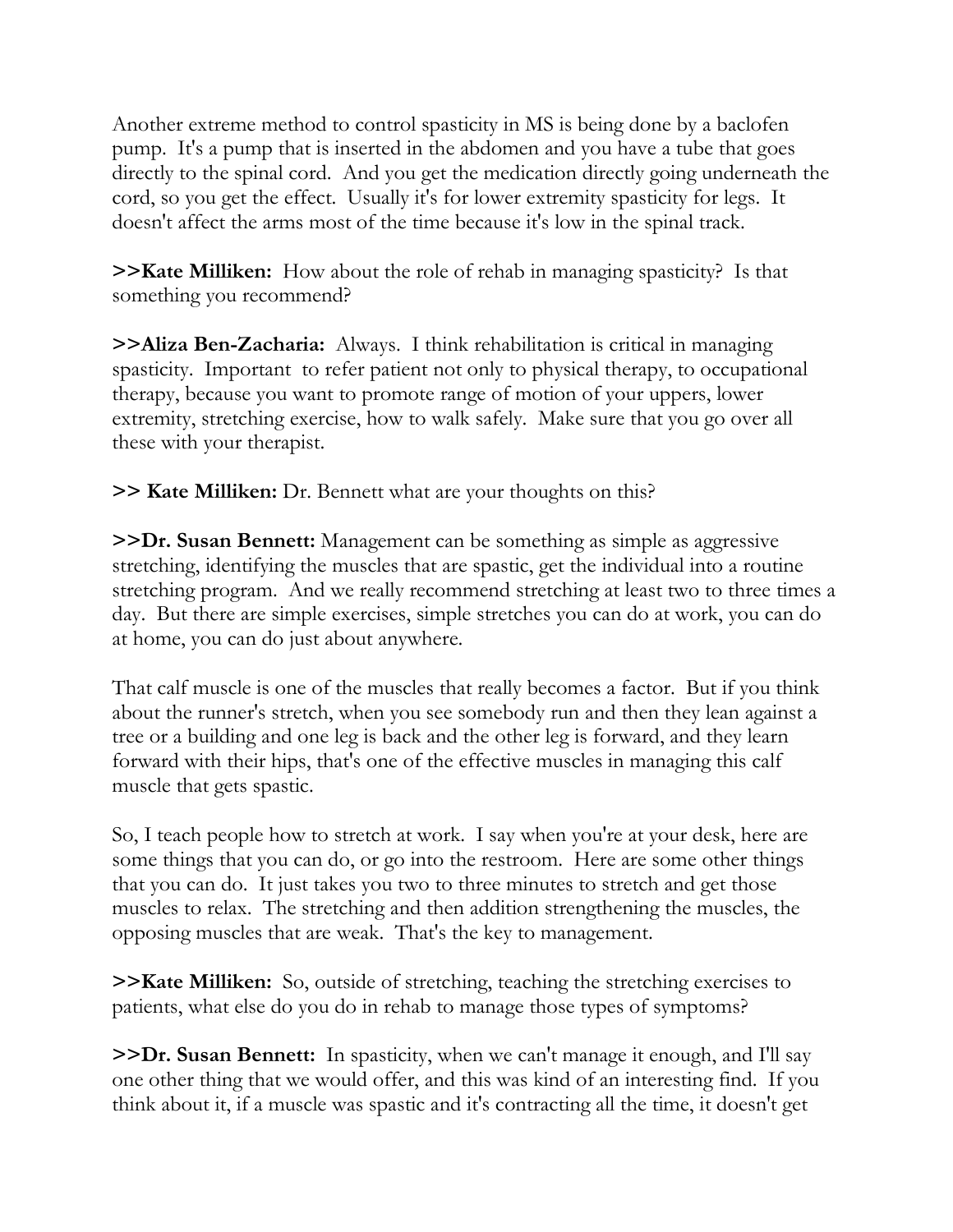adequate blood supply. So, it's not getting oxygen and glucose to continue to fire normally, and henceforth you start to make the muscle weak and it could become sore. It becomes sore because lactic acid starts to accumulate in the muscle, just like you'd get, remember the runner's shin splints. So, that would be the combination there.

Biking, stationary bike seems to be, for the lower extremities, the most effective because you're causing the muscles to shorten and lengthen, shorten and lengthen, and it's a great way to restore the blood supply, the oxygen glucose that the muscles need to fire, and get that lactic acid out of there.

And then certainly in rehabilitation, when the exercise is not doing it, we need to be very proactive in speaking with a neurologist, the nurse practitioner, whoever is managing the patient, and start to say could you take a look at the patient and maybe now is the time that we might need to look at starting some type of oral medication, and starting to manage that spasticity pharmaceutically, in addition to the exercise program.

**>>Kate Milliken:** Outside of assessing a patient given instructing exercises, teaching them how to stretch, are there also actual devices that can be helpful to a patient that is dealing with spasticity?

**>>Dr. Susan Bennett:** Yes, that's a real good question. Interestingly enough, the only thing we used to be able to offer was what's called the ankle-foot orthosis, so this is the plastic brace that comes up the back of the calf, fits inside the shoe, and it does help to pick the toes up when you're walking forward. So, if the patient has a tendency to catch their toe during what we call swing phase, advancing the leg forward, this brace would help to pick the foot up. Now, there are some individuals that have so much weakness in those muscles opposite the spastic muscles that even this light brace that is only two pounds, prevents them from flexing their hip and their knee.

But we have other options. We have an assistive band that goes around the ankle. You almost can't even see it if the individual is wearing slacks. And there is a rubber tubing that attaches to the top of the shoe, and this little band, it's almost like surgical tubing, helps to pick the toes up. This thing doesn't weigh even half a pound.

And then, of course, we now have the functional electric stimulators. I'm sure most people with multiple sclerosis are aware there has been a lot of advertisement about the WalkAide and the Bioness, or the Ness 300. These are other devices that we can look at as a means to help pick the foot up.